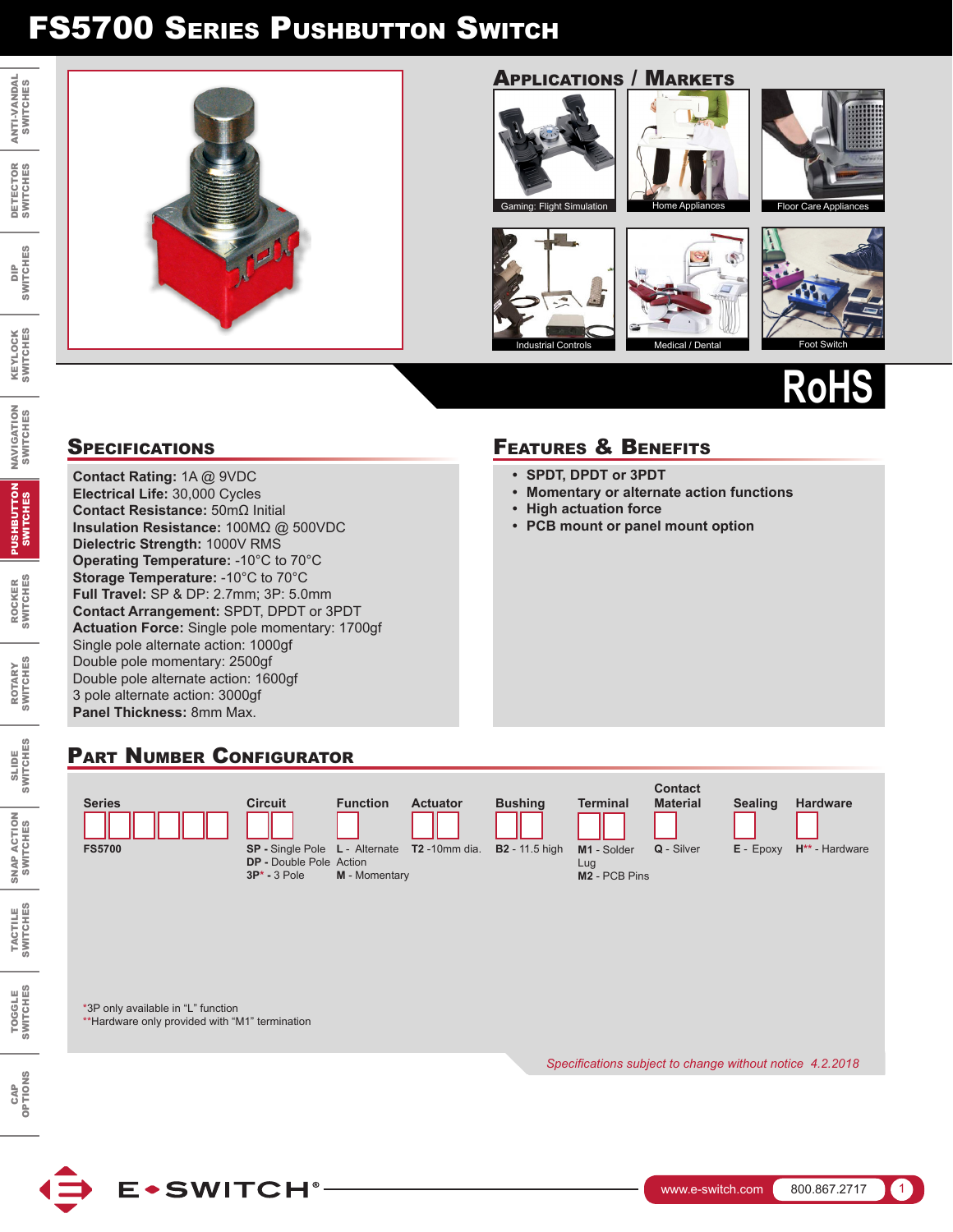### **Single Pole**



ANTI-VANDAL

DETECTOR

KEYLOCK

NAVIGATION

PUSHBUTTON

ROCKER

ROTARY

SNAP ACTION

TACTILE

TOGGLE

OPTIONS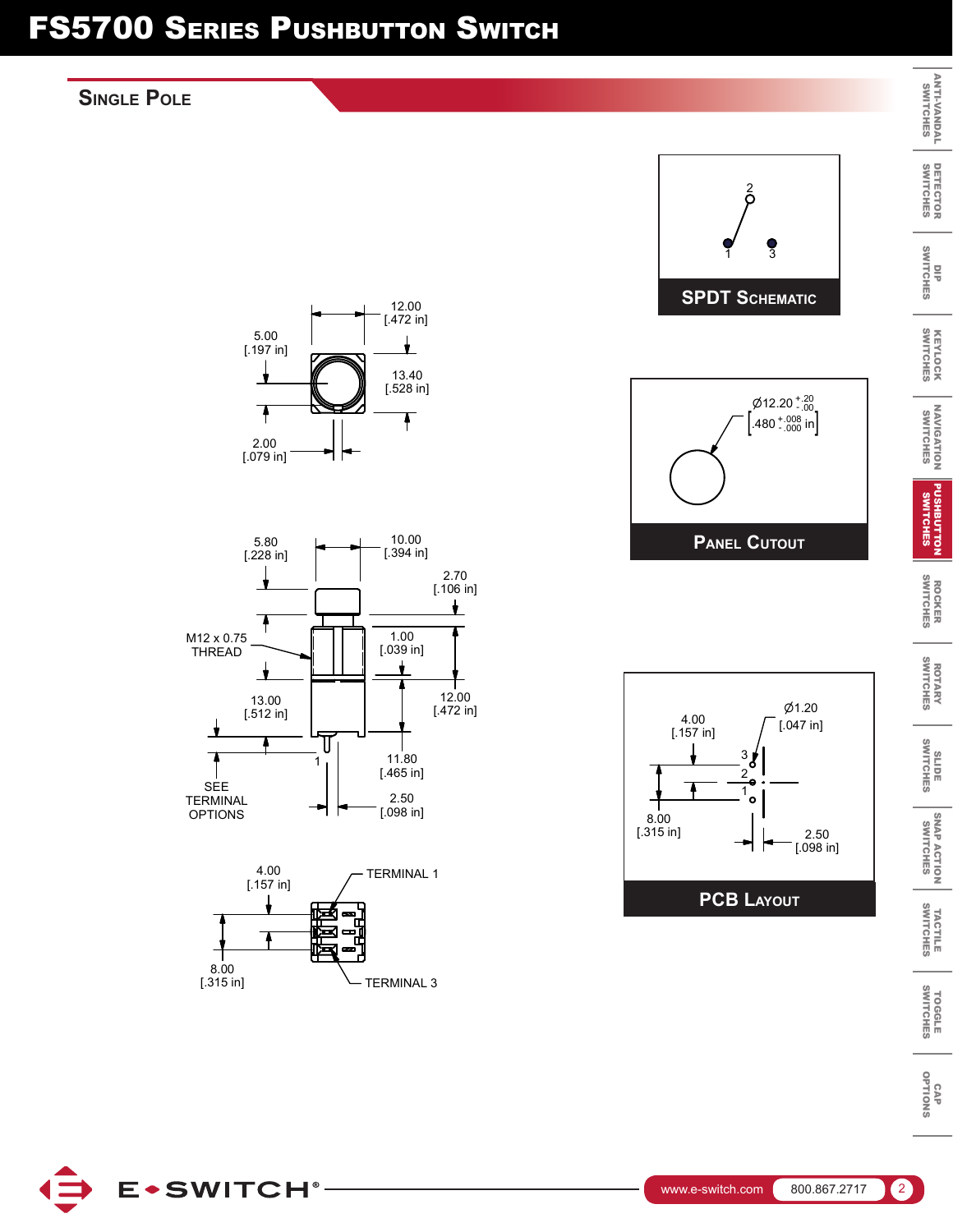### **Double Pole**

ANTI-VANDAL SWITCHES

KEYLOCK SWITCHES

NAVIGATION SWITCHES

PUSHBUTTON SWITCHES

ROCKER<br>SWITCHES SWITCHES ROCKER

ROTARY<br>SWITCHES SWITCHES ROTARY

SLIDE<br>SWITCHES SWITCHES

SNAP ACTION<br>SWITCHES SNAP ACTION SWITCHES

TACTILE<br>SWITCHES SWITCHES TACTILE

TOGGLE<br>SWITCHES SWITCHES TOGGLE

CAP<br>OPTIONS OPTIONS

**E**\*SWITCH®











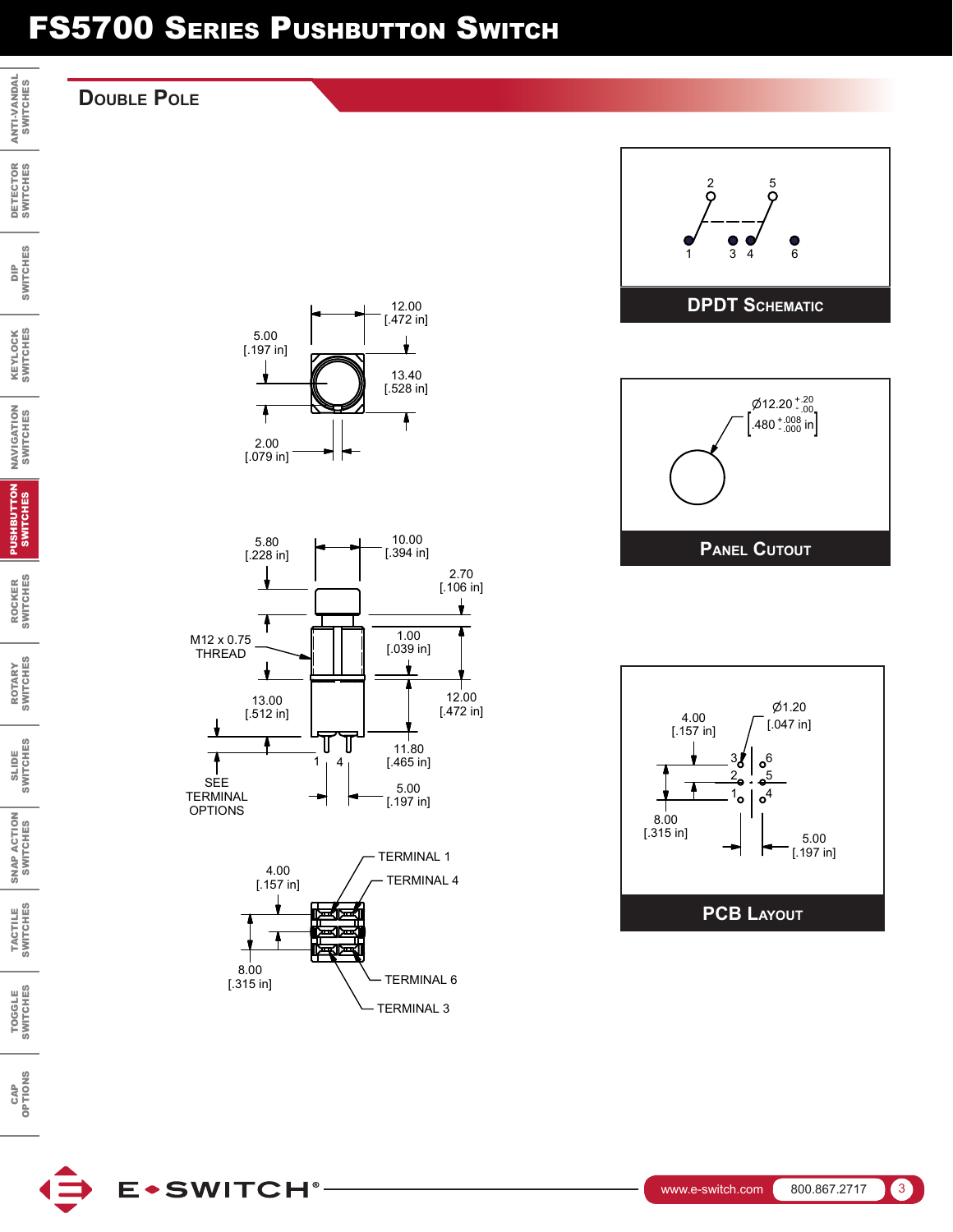### **Triple Pole**



TERMINAL 9

TERMINAL 6



TERMINAL 3

厚

œ

9.60 [.378 in] 5 **8** 

 $Ø1.20$ [.047 in]

6 7

 $\cancel{\emptyset}$ 12.20  $^{+.20}_{-.00}$  $.480^{+.008}_{-.000}$  in

 $\delta$ 

9

 $\bullet$